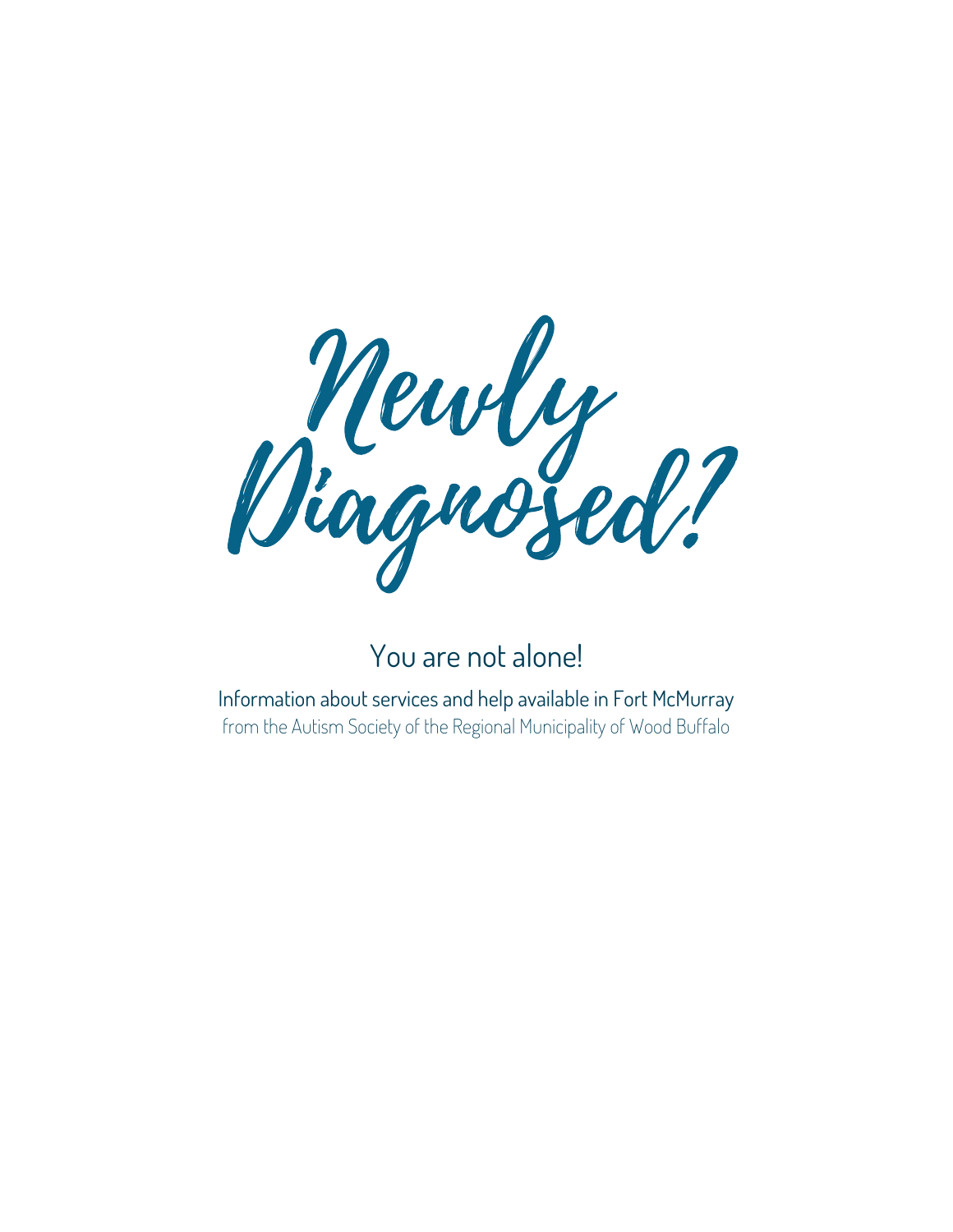Local Services and Support

### **Autism Society Of The RMWB**



**Autism Society of the RMWB - Here to help ALL disabilities**

Offers programming for children and adults and has the capacity to assist families and individuals navigate additional services, as well as support them through their journey. By providing a variety of educational presentations as well as engaging in community events, we continue to strive to create an inclusive community.

#### **Programs:**

Support Program, Camp Kids First, Social Respite Program, Education Resources, Adult "Chat-n-Chill" Program, Community Sensory Room

#### **Education and Information:**

Workshops and seminars, provide support for inclusive programming, Education Inclusion Program **Contact:**

Suite 21B (Lower level of Unifor 707a building) 10019 MacDonald Ave. Fort McMurray, AB T9H 1S9

**Office Phone:**

587-452-9334 **Email:** autismsupport@autismrmwb.org **Website:** autismrmwb.org

### **FSCD**

Family Services for Children with Disabilities

FSCD is a government program available to all families living in Alberta who have a child with a disability and meet specific criteria. Eligibility is not based on income or your child having a specific diagnosis. FSCD helps with disability related costs that are above and beyond the costs associated with raising a child.

**Phone:**

Alberta 780-645-6417

**Email:** css.ds-north@gov.ab.ca **Website:** alberta.ca/fscd.aspx



**FAMILY RESOURCE CENTRE**

(HERE TO HELP ALL DISABILITIES)

#### **Amanda Downey**

Family Resource Coordinator Autism Alberta's Family Resource Centres Fort McMurray/RMWB autismalberta.ca/family-resource-centres amandad@autismalberta.ca 780-215-2459 If you any have questions, need help navigating FSCD, need help finding resources, or just need support. Please reach out! I am here to help in any way I can.

You are not alone!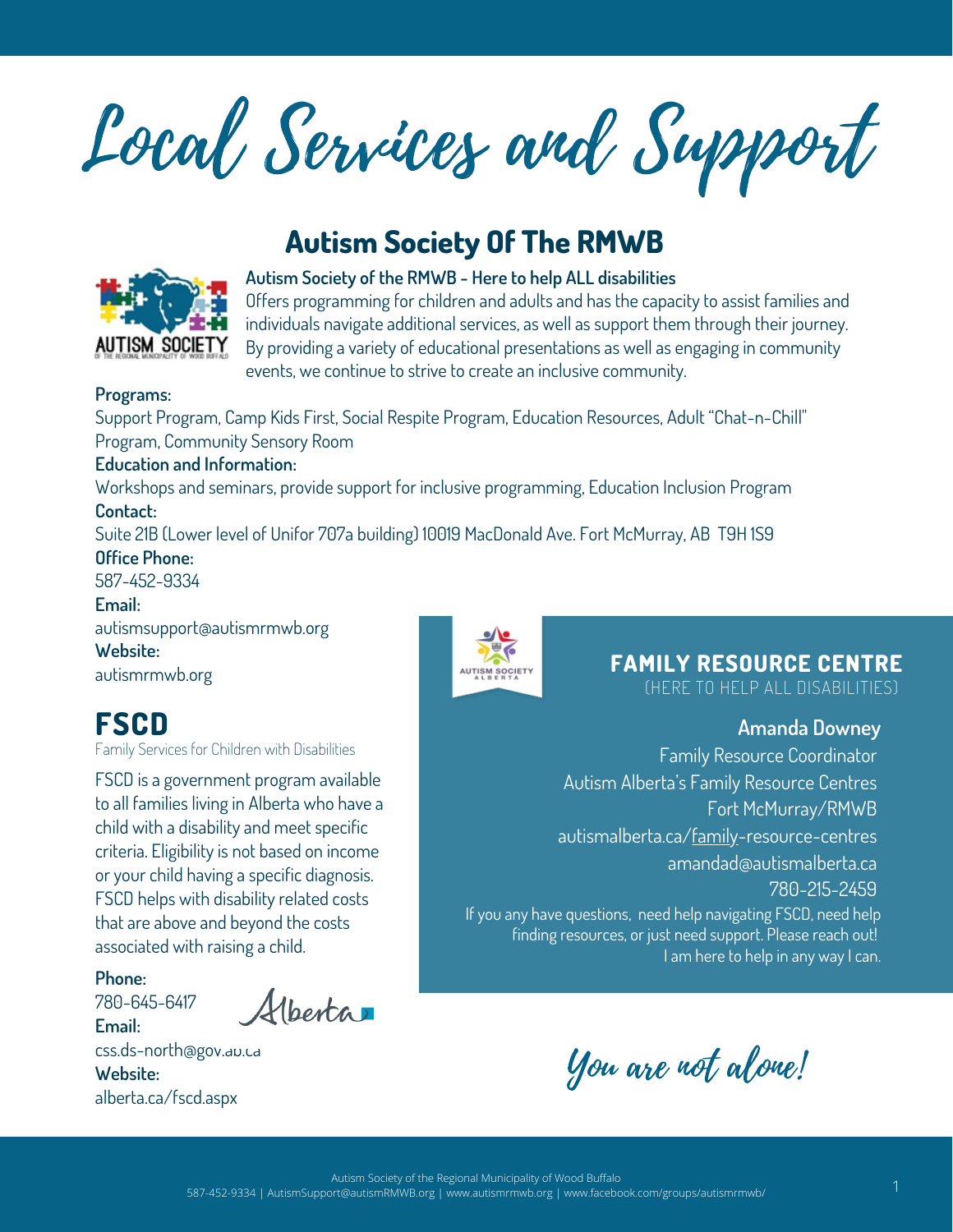### **Support 4 Moms**



A valuable resource in the community for families of children with special needs to build connections with people in the local community with shared experiences.

Provide a safe venue for parents to build networks, share experiences in a positive non-judgmental manner, and to learn from and support peers in navigating the world of special needs, differences, and medical abnormalities.

Provide low-cost or cost-free inclusive activities and monthly coffee sessions throughout the year to promote sharing experiences and education on various community programs. Also, to provide financial support for local sports programs and teams.

#### **Contact:**

Email: support4moms@outlook.com **Facebook page:** Support 4 moms Society- Fort McMurray **Website:** support4moms.com

### **Birchwood Circle of Care**



We service children and adults and work as a team to service children with complex needs (Autism, Global Developmental Delay, Down Syndrome, etc.).

#### **Services:**

Speech Language Pathology Occupational Therapy Physiotherapy Psychology Diagnostic Clinic: Autism, ADHD, etc.

**Contact:** 81 Alberta Drive, Fort McMurray AB, T9H 1P7 **Email:** birchwoodcoc@gmail.com **Phone:** 780-607-8376

**Website:**

birchwoodcoc.com

### **Educare Early Intervention Preschool**



Special needs programming is available to children 2.8 years old – 5 years old. We are a multi-faceted organization that has a variety of programs in place to serve children and their families to enhance supports and build strong educational foundations.

#### **Program includes:**

Speech and Language Program , Social Skills Program, Pre-Printing Skills, Family Literacy Program, Family Resource Program, Sensory Integration Program, Gross Motor Skills Development Program

#### **Contact:**

9803 King Street, Fort McMurray, AB T9H 1L3 (Entrance & Parking Lot at rear of FMCHS) **Email:** EducareEarlyIntervention@shaw.ca

**Phone:**

780-743-3464

**Website:** educareearlyintervention.com

### **The Hub Family THE HUB Resource Centre**

We believe that families are entitled to the services that best meet their needs and that a child's development is dependent upon the strength of the parent/child relationship. We also understand that your family's needs can change, which is why our programming supports different stages of early child development and our services can support you through various parenting challenges. Our programs and services are free and delivered by professional family support workers who are excited to meet you and your family! Offers Triple P Parenting Program.

### **Contact:**

#6-118 Millennium Drive, Fort McMurray AB, T9K 2S8 **Phone:** 780-743-9225 **Website:**

thehubfrc.ca

Autism Society of the Regional Municipality of Wood Buffalo

587-452-9334 | AutismSupport@autismRMWB.org | www.autismrmwb.org | www.facebook.com/groups/autismrmwb/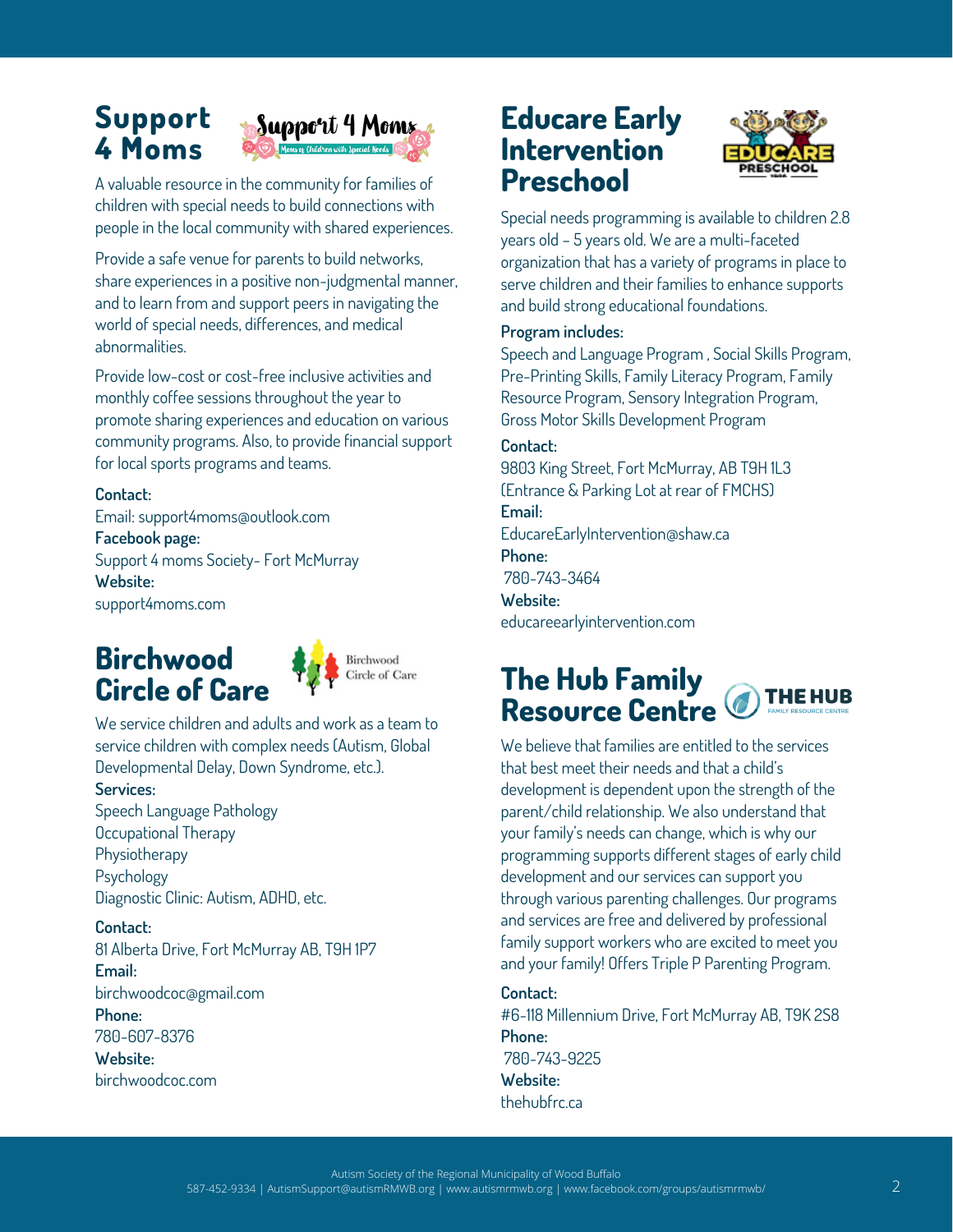#### **Early Childhood National Manual Alberta Health Intervention Program**

Offers navigation, education and support for families in many different settings including home-based (if needed) to children with developmental delays and/or disabilities.

The program provides navigation, education, support and information for families of children from birth to 5 years in many settings and locations; clinic, family's home (if needed), playgroups, and in the community. Works with families concerned with their child's development and/or children at risk for developmental delays (premature birth, prenatal exposure to drugs or alcohol, diagnosed disability).

#### **Contact:**

113 Thickwood Boulevard **Phone:** 780-714-5616 **Website:** bit.ly/AHSEarlyIntervention

### **Wood Buffalo Regional Library**



We continuously offer new programming and technologies to help you stay curious and stay informed. We'll help you explore, discover, enjoy, embrace it all – online or in real life. WBRL is the place to experience it all!

#### **Contact:**

MacDonald Island **Phone:** 780-743-7800 **Website:** wbrl.ca

### **Fort McMurray** Fort McMurray **Public Schools**



Fort McMurray Public Schools provides inclusive programming and offers a wide range of supports for students with diverse learning needs. To honour the unique and changing needs of our students, we recognize the importance of ensuring supports are available to provide the most equitable learning environment. Fort McMurray Public School District supports children, youth and families using a variety of models.

Children may enter school as young as 2.9 years old.

#### **Contact:**

231 Hardin Street Fort McMurray, Alberta T9H 2G2 **Phone:** 780-799-7900 **Email:** info@fmpsd.ab.ca **Website:** fmpsdschools.ca

### **Fort McMurray** Catholic **Schools** CATHOLIC SCHOOLS



Fort McMurray Catholic Schools values persons. Our first placement is inclusive, having children placed with their peers in their neighborhood school. Working with the school team and parents, the appropriate level of approaches and supports are developed for each child that may include regular classroom placement, regular classroom placement with supports, partial classroom placement with pull out programming or a specialized division program.

Children may enter School as young as 2.9 years old.

**Contact:** 9809 Main Street, Fort McMurray, AB, T9H 1T7 **Phone:** 780-799-5700 **Email:** info@fmcsd.ab.ca **Website:** fmcschools.ca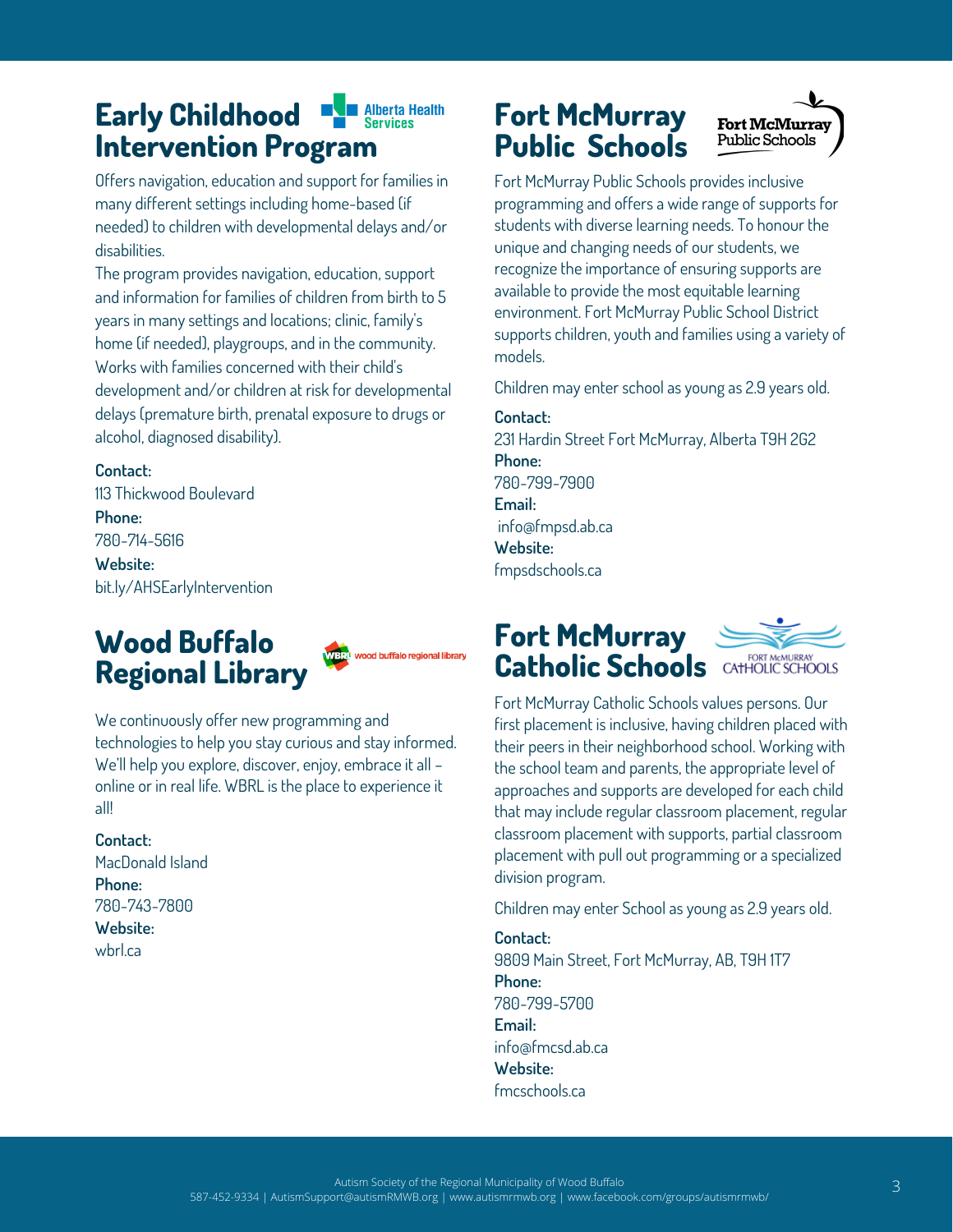Mental Health

### **Some Other Solutions**



Some Other Solutions (SOS) is a Society for Crisis Prevention. We are a proactive community, here to empower you to be your best self. To be confident through chaos and to help you find the strength within to to not only be empowered yourself, but to spread that feeling to others at the same time. Some Other Solutions is a trusted resource for mental wellness in Northern Alberta with professional counselling services, mentorship programs and a 24/7 crisis line to ensure everyone in the community is supported in the moment they need it most.

#### **Contact:**

202A-8706 Franklin Ave, Fort McMurray AB T9H 2J6 **Phone:** 780-743-8605 **Website:** someothersolutions.ca

# **Counselling Services**



Provides counselling on a walk-in basis for people experiencing a range of emotional or mental health issues. Gives short-term counselling service to help people make changes in their lives. Sometimes people feel overwhelmed, aren't sure what to do, and need more than a friend to talk to.

Confidential counselling sessions are 50 minutes.

#### **Contact:**

Wood Buffalo Addiction and Mental Health Services 339 Powder Drive Fort McMurray, Alberta T9K 0M4 **Phone:** 780-793-8360

**Website:** bit.ly/RMWBWalkInCounselling

### **Caregiver Connections**



#### **Peer to Peer Family Support**

Many parents and caregivers may be concerned about their child's well-being or may have a difficult time coping with a mental health concern of a child or young adult. Families impacted by a mental health concern or diagnosis can find it particularly difficult to get the help they need.

With the support of trained peers with lived experience, parents and caregivers will learn how to best take care of themselves, ask for help when necessary and learn about the importance of boundaries. It is a safe place to gather together for shared stories, education, resources and support.

#### **Phone:**

780-743-1053

#### **Email:**

adminassistant@woodbuffalo.cmha.ab.ca **Website:**

woodbuffalo.cmha.ca/programs-services/caregiver- **Walk In** connection/

Your child is still the same lovable, wonderful person they were before the diagnosis!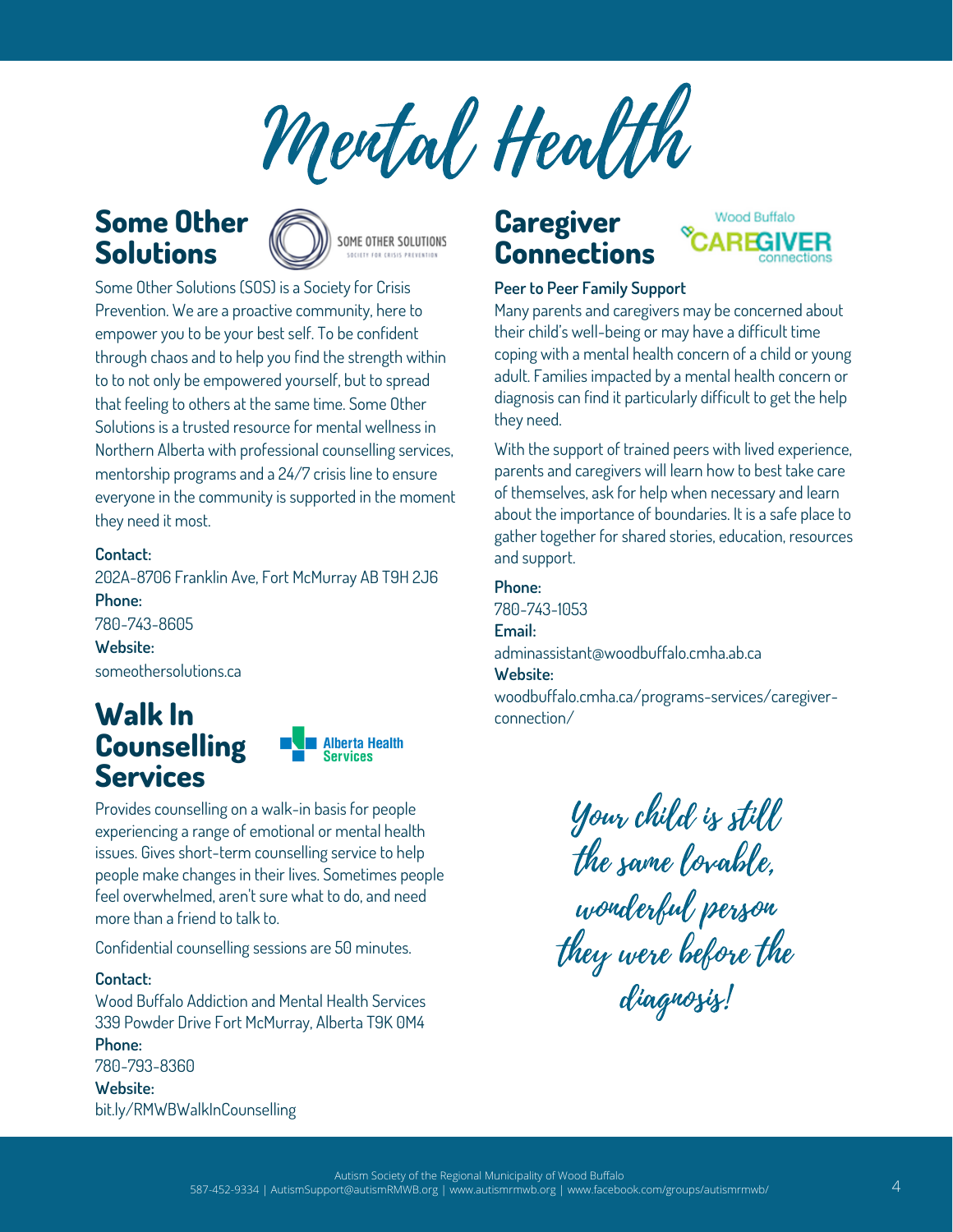Indigenous Supports

MONTHLY NEWSLETTER

Indigenous families are eligible for funding for needs that FSCD may not cover.

### **Jordan's Principle**



Jordan's Principle makes sure all First Nations children living in Canada can access the products, services and supports they need, when they need them. Funding can help with a wide range of health, social and educational needs, including the unique needs that First Nations Two-Spirit and LGBTQQIA children and youth and those with disabilities may have. **Phone:**

1-855-572-4453 (1-855-JP-CHILD) **Website:**

bit.ly/jordansprincple

### **First Nations Health Consortium**

Works to help Indigenous families from all Alberta treaty areas access Jordan's Principle funding. They help reduce the stress of the process, provide awareness of funding availability, work with other service providers, advocate, support families in telling their story in pursuit of achieving substantive equality, help with appeals, and support community driven group applications.

**Phone:** 1-844-558-8749 **Email:** nochild4gotten@abfnhc.com **Website:** www.abfnhc.com

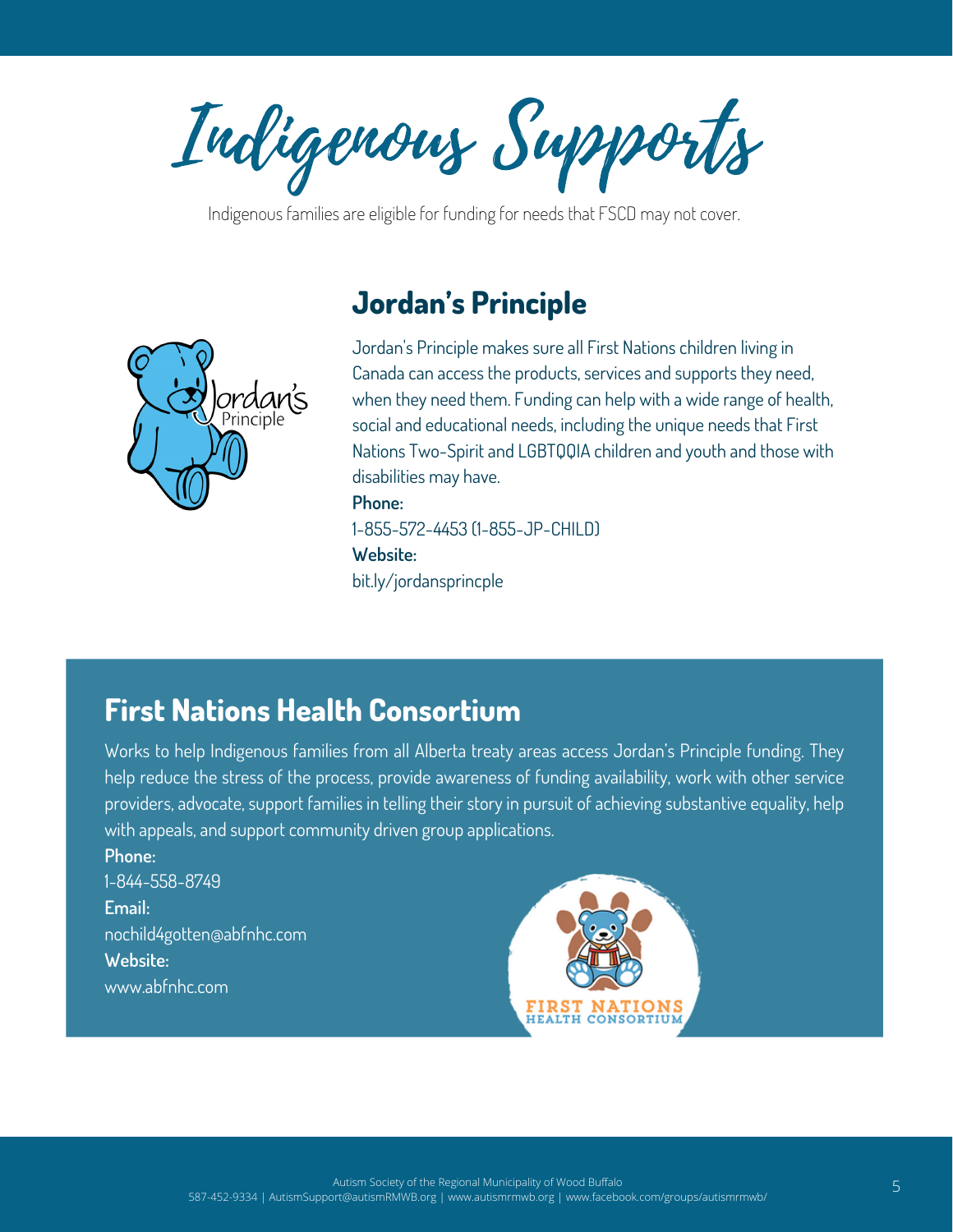Taxes and Finances

Now that you have a diagnosis, you may qualify for the following:

### **Disability Tax Credit**

The disability tax credit (DTC) is a non-refundable tax credit that helps persons with disabilities or their supporting persons reduce the amount of income tax they may have to pay. An individual may claim the disability amount once they are eligible for the DTC. This amount includes a supplement for persons under 18 years of age at the end of the year. Requires medical practitioner to fill out for T2201, Disability Tax Credit Certificate.

https://www.canada.ca/en/revenue-agency/services/tax/individuals/segments/tax-credits-deductions persons-disabilities/disability-tax-credit.html

## **Child Disability Benefit**

The child disability benefit (CDB) is a tax-free monthly payment made to families who care for a child under age 18 with a severe and prolonged impairment in physical or mental functions. Must be eligible for the Canada Child Benefit and Disability Tax Credit (If you are eligible for these, you get this automatically. You do not have to apply)

https://www.canada.ca/en/revenue-agency/services/child-family-benefits/child-disability-benefit.html

### **Registered Disability Savings Plan (RDSP)**

A registered disability savings plan (RDSP) is a savings plan intended to help parents and others save for the long-term financial security of a person who is eligible for the disability tax credit (DTC). Contributions to an RDSP are not tax deductible and can be made until the end of the year in which the beneficiary turns 59. Contributions that are withdrawn are not included as income to the beneficiary when they are paid out of an RDSP. However, the Canada disability savings grant (grant), the Canada disability savings bond (bond), investment income earned in the plan, and the proceeds from rollovers are included in the beneficiary's income for tax purposes when they are paid out of the RDSP.

https://www.canada.ca/en/revenue-agency/services/tax/individuals/topics/registered-disabilitysavings-plan-rdsp.html

### **InnoviCares Card**

This free card may cover some extra costs for some brand name medications

https://innovicares.ca/en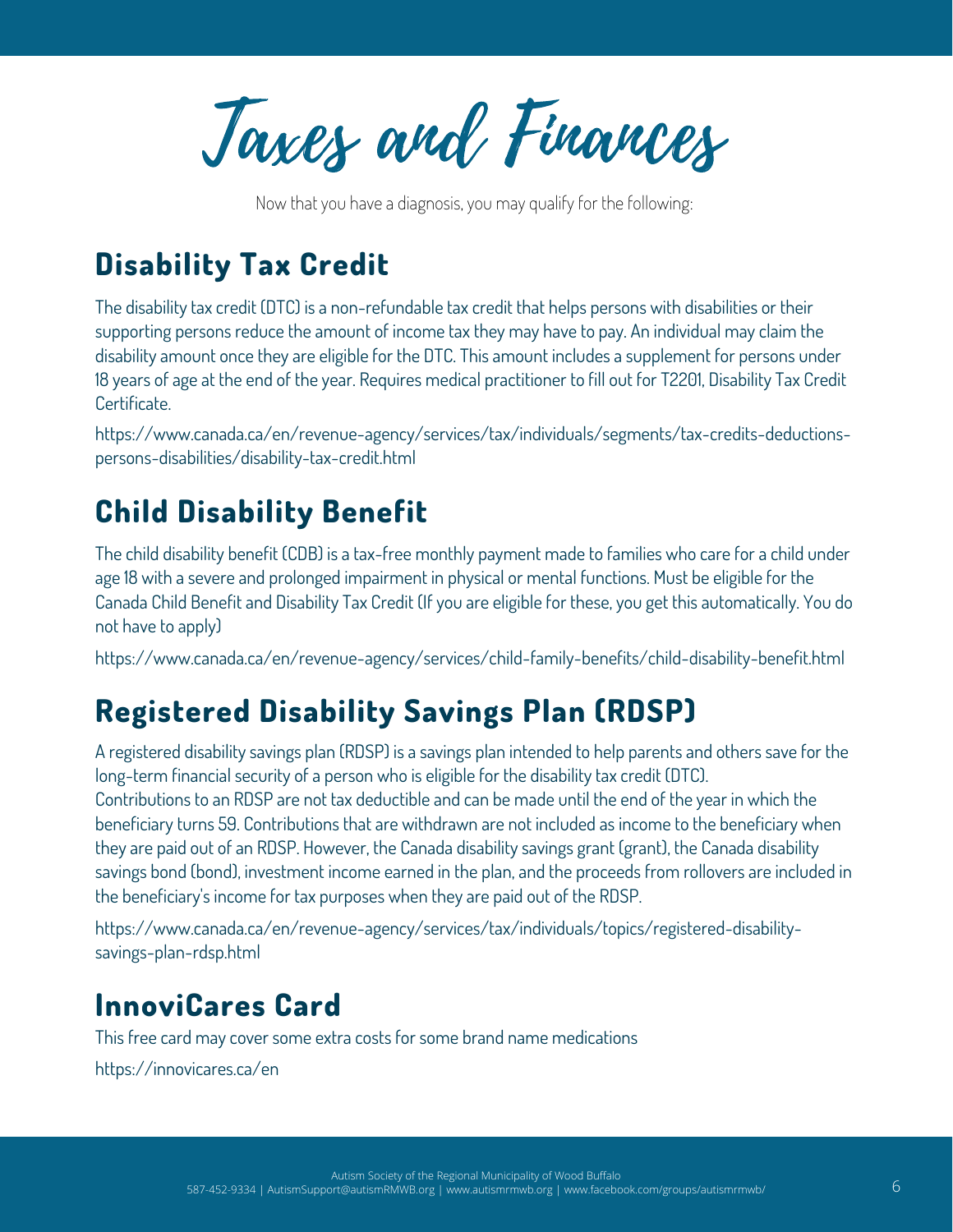Helpful Websites/Resources

### **Facebook Support Groups**

facebook.com/groups/autismRMWB

Autism Society of the RMWB

www.facebook.com/groups/225250874293589

• Support 4 Moms Society

### **CanLearn Society**

canlearnsociety.ca

Literacy, learning disabilities, ADHD & Mental Health

### **ADDitude**

additudemag.com

ADHD and other neurodiversity

### **Anxiety Canada**

anxietycanada.com

### **Amazing Things Happen (video on ASD)**

bit.ly/3Jobua4

### **Sibling Supports**

autismalberta.ca/toolkit/about-autism-a-sibling-toolkit

### **Autism and/or Intellectual Disability Knowledge Exchange Network**

aidecanada.ca

### **Autism Society Alberta**

autismalberta.ca

### **Support 4 Moms Society**

support4moms.com

This website has lots of great links for different disabilities (scroll to the bottom)

### **Books**

- Just Ask by Sonia Sotomayor
- Ten Things Every Child with Autism Wishes You Knew by Ellen Notbohm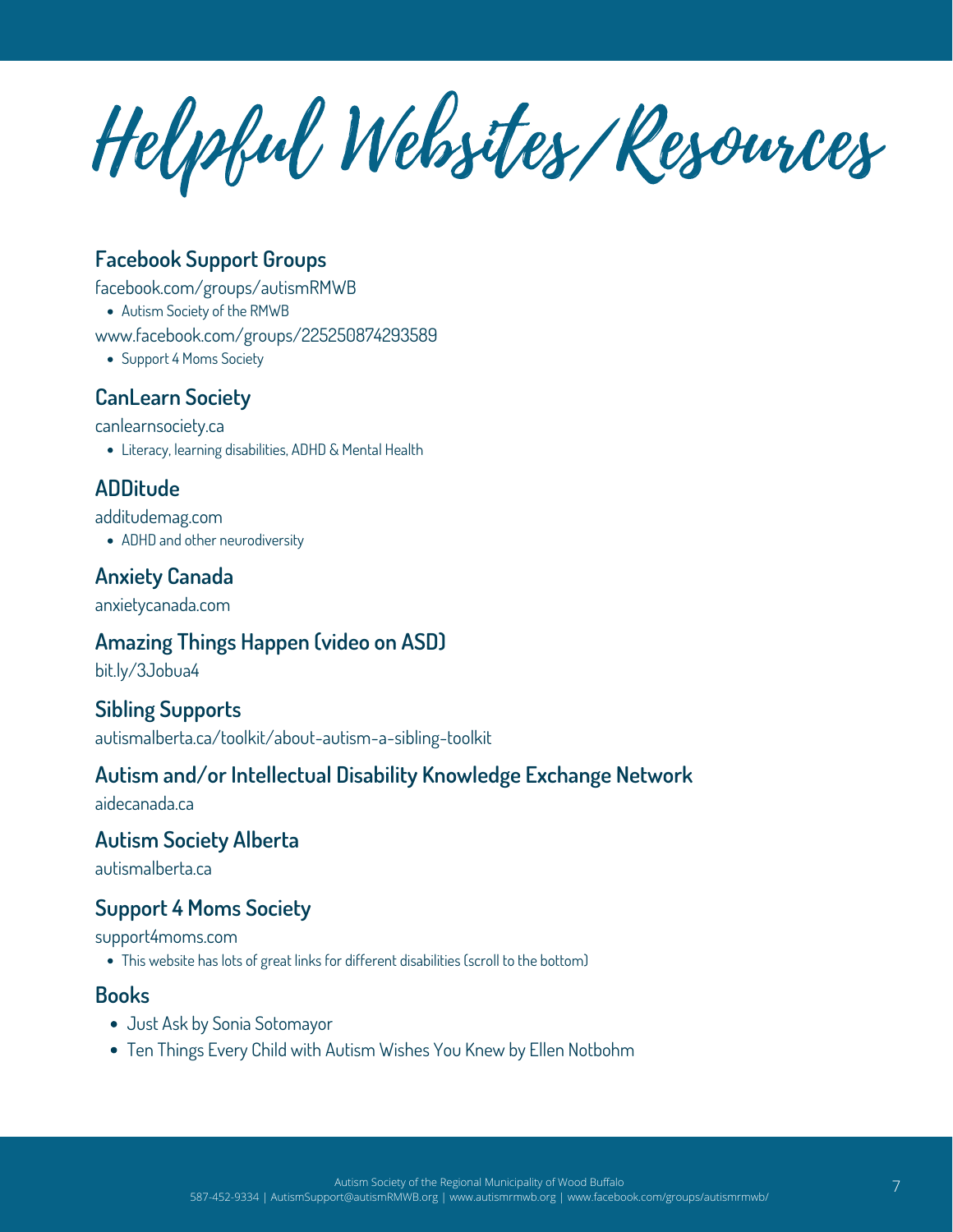Tips & Tricks

We talked to other parents. Here are some things they wish they had known when they began their special needs journey:

### **Organize**

Special needs kids come with lots of paperwork. Assessments, test results, doctors, paperwork, paperwork... did we mention paperwork? There is no one way to stay organized, but you will be glad to have everything in one place the next time you need to fill out the parent portion of another assessment or are meeting a new doctor. Here are some suggestions:

- **Binder**
	- $\circ$  Get a large binder with pocket dividers. You can organize by specialists, dates or whatever works for your situation.
	- $\circ$  Keep everything that is related to your child in that binder so that you can refer back to things when needed. Details are fused into your mind while they are happening, but as time passes, we often forget details like dates and long technical names.
	- $\circ$  Many parents take that binder wherever they go, especially to a new doctor or to the emergency room. It's a great resource.
- **Box**
	- $\circ$  Lets be honest, after an appointment, sometimes all we can do is collapse on the couch when we get home. Sometimes it's all we can do to move from moment to moment. In this case, get a box (or a drawer) that is large enough for papers and just put everything in there when you receive it. It may take longer to find later, but a least you will know where it is.
- **Go digital**
	- $\circ$  Many places are going digital and it is easier to receive assessments by email. If you don't want to print everything out, keep a folder on your desktop for easy retrieval. This also makes it easier to pass on info to places like FSCD or the school if they want that information.
	- You can also use an online service like Dropbox or Google Docs to store information, that way you can access it anywhere with your phone.

### **Use your smart phone**

- $\circ$  Keep the most important information about your child on your phone. Create a document or note on your phone with some of the following. Your child's Alberta Health Number, the medications they are on (including doses), their doctor(s) contact information (including their fax number) and any other information that may be important to their diagnosis or that you have trouble remembering. You will be surprised how often you need this information.
- $\circ$  If you don't have a smart phone or don't want to keep that information in there, write this information down and keep it in your wallet.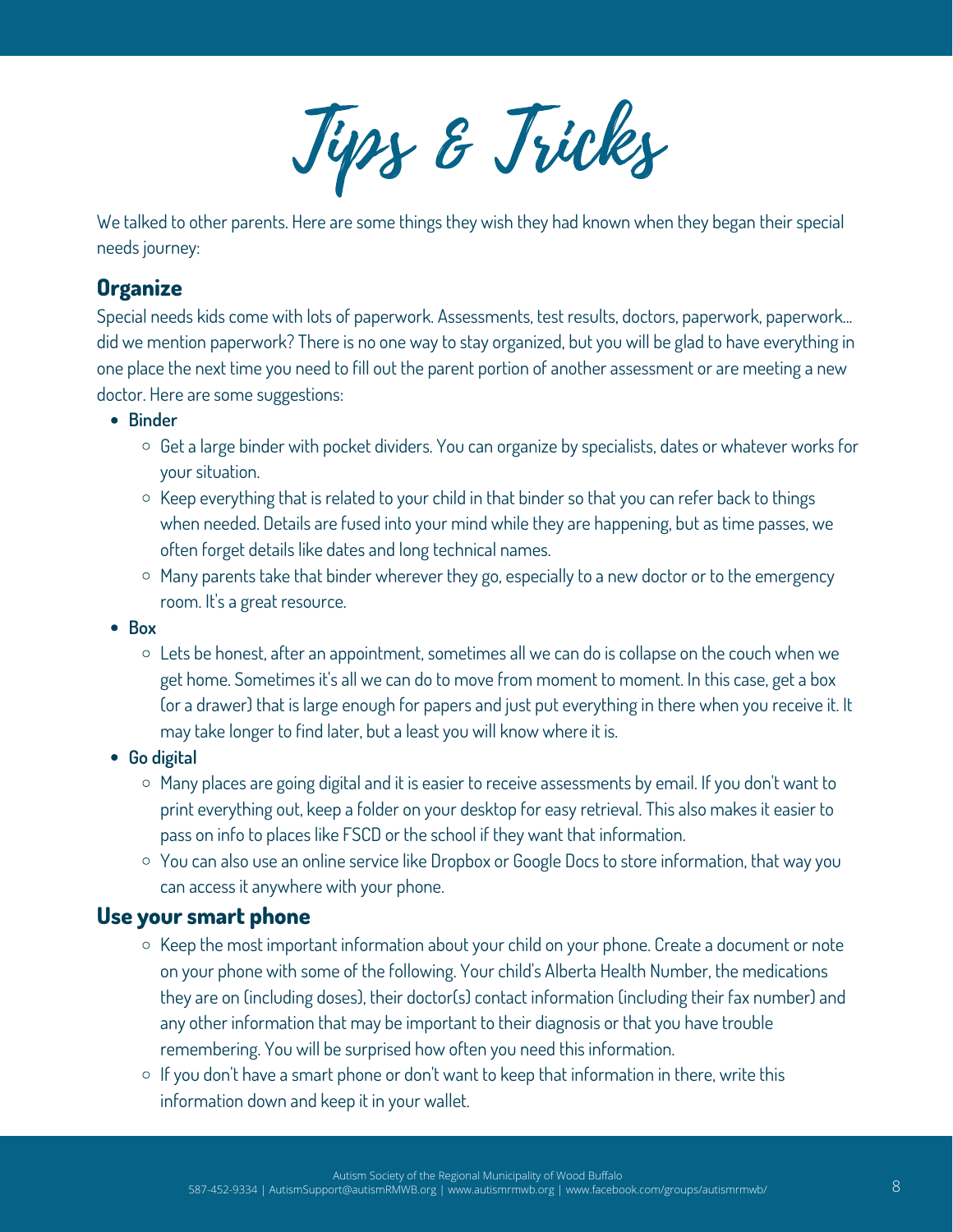

## **Self-Care Tips for Parents of Special Needs Children**

by Alicia Munoz Excerpts from: https://www.goodtherapy.org/blog/self-care-tips-for-parents-of-special-needs-children-0810175

Being the parent of a child with a disability carries with it unique responsibilities, stressors, and rewards. It requires an extra dose of emotional resilience, perseverance, and resourcefulness.

As parents of children with disabilities proactively seek information and support and advocate for their children, they may discover frustrating limitations that reinforce a sense of isolation or exclusion and stoke emotions such as grief or anger. As a result of these and other factors, parents seeking support for their special needs children have special needs of their own when it comes to self-care.

Here are some key ways parents of children with disabilities can make self-care a priority:

### **1. GET SUPPORT**

#### **Community support:**

Find others in your community with whom you feel accepted, celebrated, upheld, and safe. This could mean taking a class that interests you, strengthening your commitment to your faith community, or joining a book club.

#### **Professional support:**

Find an individual therapist or coach who can help you work through specific challenges and issues; soothe, manage, and reduce your fears and anxieties; and provide a space for you to grieve, rejoice, or process anger. If you struggle with speaking up for yourself or your child, you may want to focus some of your energies on learning how to be a more vocal and effective advocate.

#### **Peer mentoring/group support:**

Look for support groups, in person or online, where you can interface with others who are struggling with similar issues, or whose children are also facing challenges. This can serve multiple functions: it can help you feel supported and connected, it can provide relief as you share your difficulties with others who understand and relate to what you're going through, and it can help you access important information and resources related to ways others have dealt with and approached similar situations.